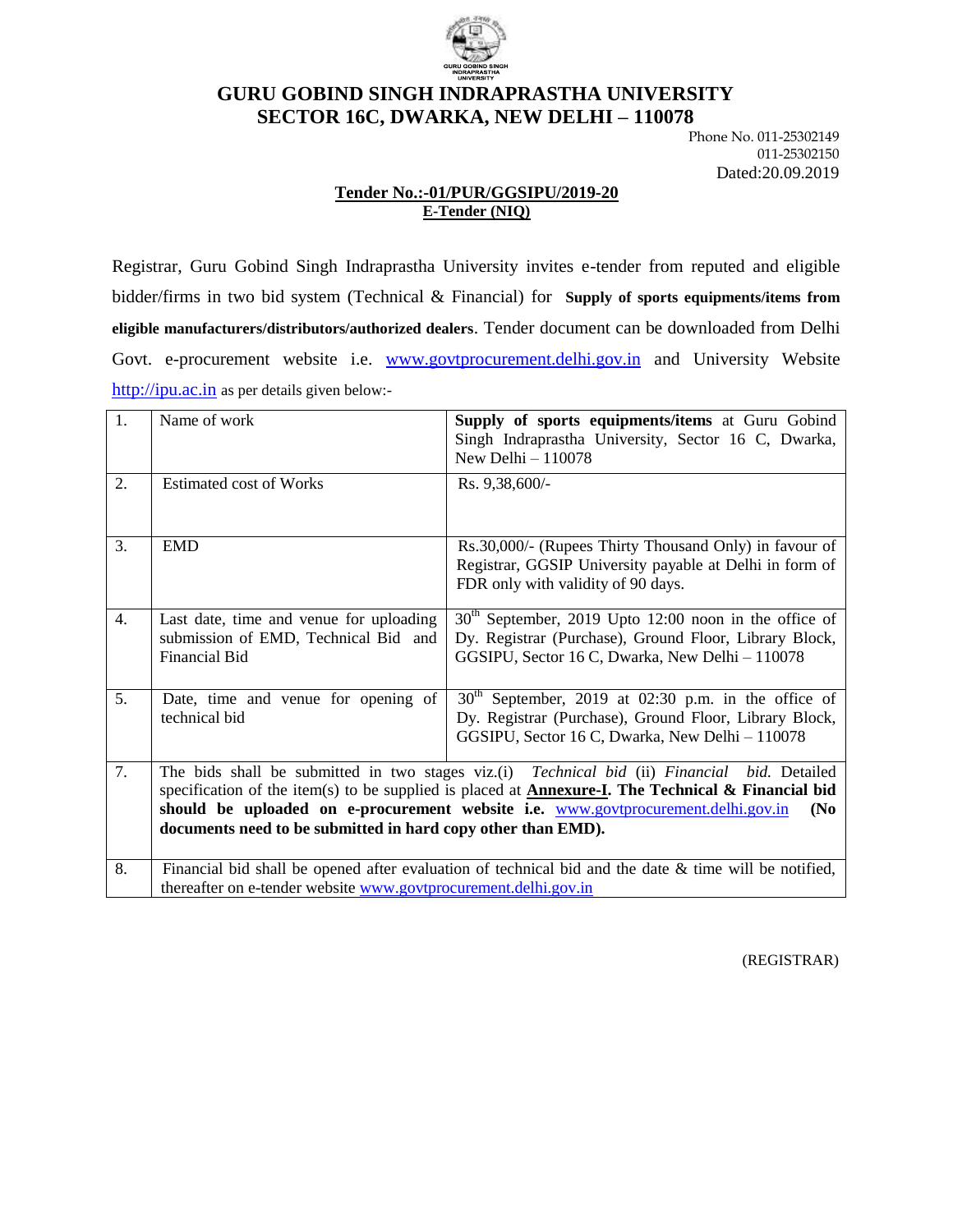#### **Earnest Money Deposit:**

EMD can be submitted in physical form or online. In case EMD is submitted in physical form, it must be reach office of Dy. Registrar (Purchase), Ground Floor, Library Block, GGSIPU, Sector 16 C, Dwarka, New Delhi – 110078 **latest by 30th September, 2019 at 12:00 noon.** The Earnest money shall be accepted in the following forms and shall be in favour of "Registrar, GGSIPU", payable at Delhi with validity of 90 days:-

1. Fixed deposit receipt (FDR) / DD

or

EMD can also be deposited in online mode in University bank account as per details below:-

|    | <b>RTGS/ECS Details</b>     |                                                      |  |  |  |
|----|-----------------------------|------------------------------------------------------|--|--|--|
| 1. | <b>Accounts Holder Name</b> | Registrar, Guru Gobind Singh Indraprastha University |  |  |  |
| 2. | Account No.                 | 927860555                                            |  |  |  |
| 3. | <b>IFSC</b> Code            | <b>IDIB000G082</b>                                   |  |  |  |
| 4. | <b>Bank Name</b>            | Indian Bank                                          |  |  |  |
| 5. | <b>MICR Code</b>            | 110019071                                            |  |  |  |
| 6. | Account type                | SB (Saving)                                          |  |  |  |
| 7. | CBS Code/ Branch Code       | 02029                                                |  |  |  |
| 8. | Branch Name & Address       | GGSIPU, Sector-16C, Dwarka, New Delhi -110078        |  |  |  |
| 9. | Banker's Phone No.          | 011-28035244                                         |  |  |  |

Tenders with no earnest money deposit will summarily be rejected. In case of successful bidder of the financial bid, the earnest money will be returned after obtaining the required 10% Performance Security in the form of FDR/BG (FDR/BG should be valid for a period of 14 months) from the date of supply.

In the case of unsuccessful bidders, the Earnest Money Deposit will be refunded without any interest.

Those firms/ bidder which are registered with MSME /MSE for the items mentioned in the tender document, are exempted for submission of EMD only and are required to submit a copy of valid registration certificate in place of EMD as per GFR 170(i).

#### **Eligibility:-**

#### **Only EMD alongwith covering letter must be submitted in hard copy as per the date and time mentioned above (No other documents need to be submitted in hard copy).**

- 1. Undertaking by the agency ON its Letterhead that:
	- a. that it has not been barred or blacklisted by any of the Central/State Government/Departments/Organizations/Central or State PSU.
	- b. that it will ensure fair trade practice.
	- c. that the proprietor/partners of the agency do not have any relative employed with GGSIP University.
- 2. Should have valid registration with GST Registration Number and Income Tax Registration (PAN No.) (copy should be attached).
- 3. Should have minimum average annual financial turn over of Rs.10 Lakh during the financial year 2016-2017; 2017-2018 and 2018-2019 duly certified **by Chartered Accountant and a copy of Balance Sheet to be enclosed.**
- 4. Vender/bidder should have experience of at least three year for selling of the above mentioned items. Minimum one purchase order with minimum value of Rs.5 lacs in the last three financial years.
- 5. **The bidders will have to submit their samples for each item mentioned at Annexure-I in the Purchase Branch of the University alongwith EMD on 30th September, 2019 at 12:00 noon. The Financial bids of only those bidders whose samples are found as per specification and passed by the Committee will be opened.**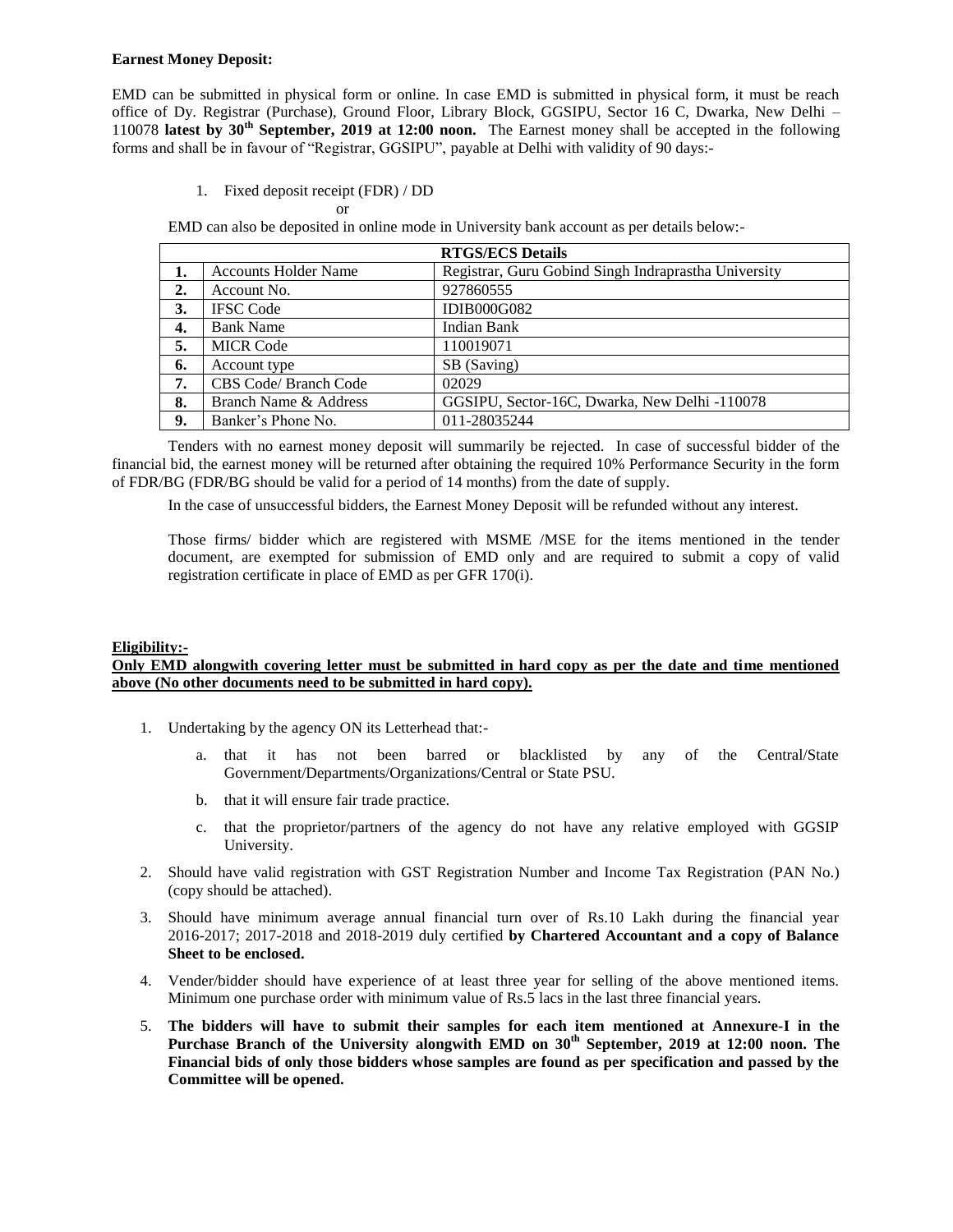#### **Terms & Conditions:-**

- (1) The envelop named **"Earnest Money Deposit"** shall comprise of EMD amount of the tender document and the document comprise of the technical bids should be uploaded on e-procurement website i.e. [www.govtprocurement.delhi.gov.in.](http://www.govtprocurement.delhi..gov.in/)
- (2) Bids without EMD will be summarily rejected.
- (3) Conditional Bids will be summarily rejected.
- (4) After the Technical evaluation of the bids, the University will open the "Financial Bids" of all the bidders who have qualified the Technical Eligibility Criteria as per clauses mentioned therein. The lowest financial bidder for particular item shall only be considered for award of work.
- (5) The bidders will have to submit their samples for each item in the Purchase Branch of the University alongwith EMD. The Financial bids of only those bidders whose samples are found as per specification and passed by the Committee will be opened.
- (6) Delivery :- F.O.R. GGSIP University, Sector 16 C, Dwarka, New Delhi
- (7) Delivery period:- 07 days from the date of supply order.
- (8) The EMD of unsuccessful bidders shall be refunded after approval of competent authority, GGSIPU.
- (9) In case the successful bidder fails to supply the materials, the EMD shall be forfeited by GGSIP University.
- (10) Supply after the stipulated delivery period shall not be accepted.
- (11) In case the successful bidder fails to supply the item(s) within the delivered period, a sum equal to 0.5% of the contract price per week or part thereof until the actual delivery subject to maximum of 10% of the value of supply order shall be deducted.
- (12) **The rates will be valid for one year from the date of issue of first Purchase Order and the successful bidder will bound to deliver any number of the items as per the approved sample on the approved rates during the period of validity of the rates i.e. one year from the date of issue of first Purchase order.**
- (13) The validity of the bid will be 45 days from the date of opening of technical bids. During the validity period, the successful bidder shall not be allowed to withdraw. In case of withdrawal, the EMD shall be forfeited to GGSIP University absolutely and no claim shall be admitted in this regard. Such bidder shall not be allowed to participate in the re-quotation process.
- (14) University reserves the right to reject any or all the bids or accept them in part or reject the lowest bid without assigning any reason.
- (15) Unauthorized substitution or materials delivered in error of wrong description or quality or supplied in excess quantity or rejected goods shall be returned to the bidder at bidder"s cost & risk.
- (16) The successful bidder shall make all arrangements towards safe and complete delivery at the designated location indicated in the supply order. Such responsibility on the part of the bidder will include taking care of insurance, freight, state level permits etc. as applicable.
- (17) In case of any dispute relating to manufacturing, operation or effect of this contract or the validity or the breach thereof, University and the contractor shall make every effort to resolve amicably by direct discussion/negotiation.
- (18) In case the dispute cannot be settled amicably within 30 days of the raising of dispute by either party, either party may seek settlement of the dispute by arbitration in accordance with the provisions of the Arbitration & Conciliation Act, 1996 and the award made in pursuance thereof shall be binding on all the parties. The sole arbitrator shall be appointed by Vice Chancellor, GGS Indraprastha University and it shall be no ground to contest the award on the ground that arbitrator was \appointed by the University.
- (19) The performance under this contract shall not be stopped for any reason whatsoever during the said dispute/proceedings unless the contractor is specifically directed to do so by the University.
- (20) The venue of arbitration proceedings shall be Delhi/New Delhi. The language of proceedings shall be English. The law governing the substantive issues between the parties shall be the Laws of India. All disputes are subject to Jurisdiction of Delhi Courts only.
- (21) It is also a term of the contract that if any fee payable to the arbitrator, shall be paid equally by both the parties. It is also a term of the contract that the arbitrator shall be deemed to have entered in the reference on the date he/she issues notice to both the parties calling them to submit their statement of claims and counter statement of claims.

#### (22) **Force Majeure.**

For purpose of this clause, "Force Majeure" means an event beyond the control of the contractor and not involving the contractor"s fault or negligence and not foreseeable. Such events may include, but are not limited to, acts of the University either in its sovereign or contractual capacity, wars or revolutions, fires, floods, epidemics, quarantine restrictions and freight embargo.

If a Force Majeure situation arises, the contractor shall promptly notify the University in writing of such conditions and cause thereof. Unless otherwise directed by the University in writing, the contractor shall continue to perform its obligations under this contract as far as reasonably practical and shall seek all reasonable alternative means for performance not prevented by Force Majeure event.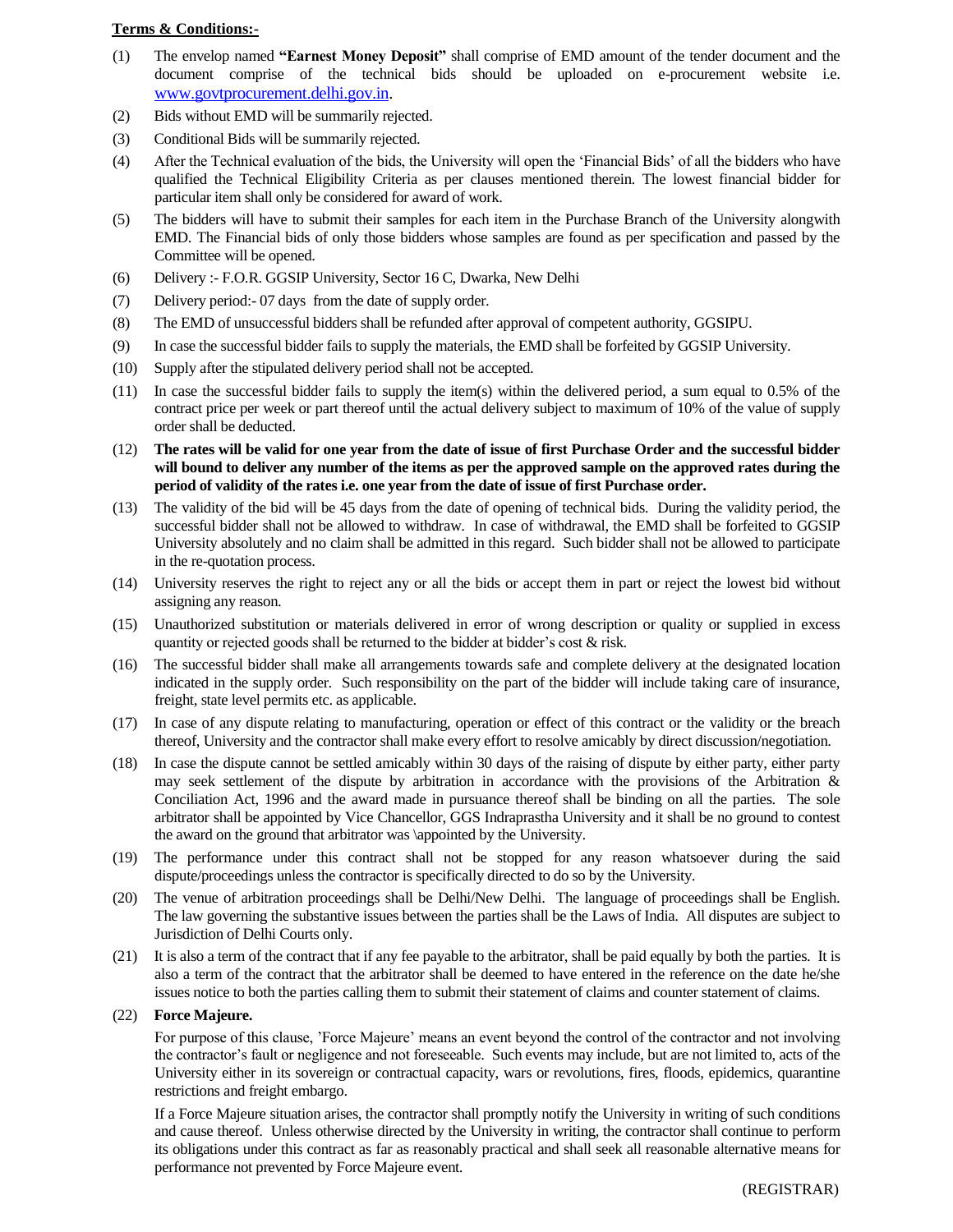| <b>S. No</b>     | <b>Description of the Items</b>                       | Qty.      | <b>EMD</b>  |
|------------------|-------------------------------------------------------|-----------|-------------|
| 1.               | Cricket Ball Kamati (Magnet)                          | 125 nos.  |             |
| 2.               | Cricket Kit                                           | $02$ nos. |             |
|                  | Cricket Bat SS (English Willow Heritage / Ton)        |           |             |
|                  | $Helmet - SS (Matrix)$                                | $02$ nos. |             |
|                  | $\overline{\text{Gloves - SS}}$ (Deluxe)              | 02 pairs  |             |
|                  | Pad SS (Palatino)                                     | 02 pairs  |             |
|                  | Cricket Wickets (Wooden)                              | 02 sets   |             |
|                  | Practice Cricket Wicket (Plastic)                     | 02 sets   |             |
|                  | Thigh Pad - SS                                        | 02 sets   |             |
| 3.               | Cricket pitch cover - (canvas with nails)             | 01 no.    |             |
| 4.               | Cricket Mat (Jute) - 38ft x 5ft.                      | 01 no.    |             |
| $\overline{5}$ . | Cricket Practice Net (Blue) - Metco                   | 01 no.    |             |
| 6.               | Chuna Roller                                          | 01 no.    |             |
| 7.               | Volleyball Net (with wire) - Metco                    | 02 pairs  | Rs.30,000/- |
| $\overline{8}$ . | Football Net (all double) - Metco                     | 02 pairs  |             |
| 9.               | <b>Basketball Net (Metco)</b>                         | 04 pairs  |             |
| 10.              | Whistle Fox40 (original)                              | 60 nos.   |             |
| 11.              | Tug of War Rope (Jute)                                | 01 no.    |             |
| 12.              | Yoga Kit with Mat (10 Boys and 10 Girls) 8mm light    | 20 nos.   |             |
|                  | weight                                                |           |             |
| 13.              | Lawn Tennis Net (Triple layer) - Metco                | 02 nos.   |             |
| 14.              | Track Suits (Different sizes with University name and | 300 nos   |             |
|                  | logo (front) and GGSIPU Delhi (back) printed on it) – |           |             |
|                  | Sports Sun                                            |           |             |
| 15.              | Sports Kit (Different sizes with University name and  | 450 nos.  |             |
|                  | logo (front) and GGSIPU Delhi with numbers (back)     |           |             |
|                  | printed on it) - Sports Sun                           |           |             |
| 16.              | Football (Cosco Delta Force, Maskova)                 | 30 ball   |             |
| 17.              | Volleyball (Cosco Tournament, Spartan)                | 30 ball   |             |
| 18.              | Basketball (Cosco Tournament, Spartan) leather light  | 20 ball   |             |
|                  | weight                                                |           |             |
| 19.              | Shuttle Cock (Yonex 350)                              | 40 Box    |             |
| 20.              | Tennis Ball (Wilson, Cosco)                           | 15 Box    |             |
| 21.              | TT Ball (Stiga 3 star Cosco)                          | 20 Box    |             |
| 22.              | <b>BIBS</b> (Different sizes)                         | 20        |             |

**Note:- All the above items should be as per the specification as approved by the respective federation/association of India.**